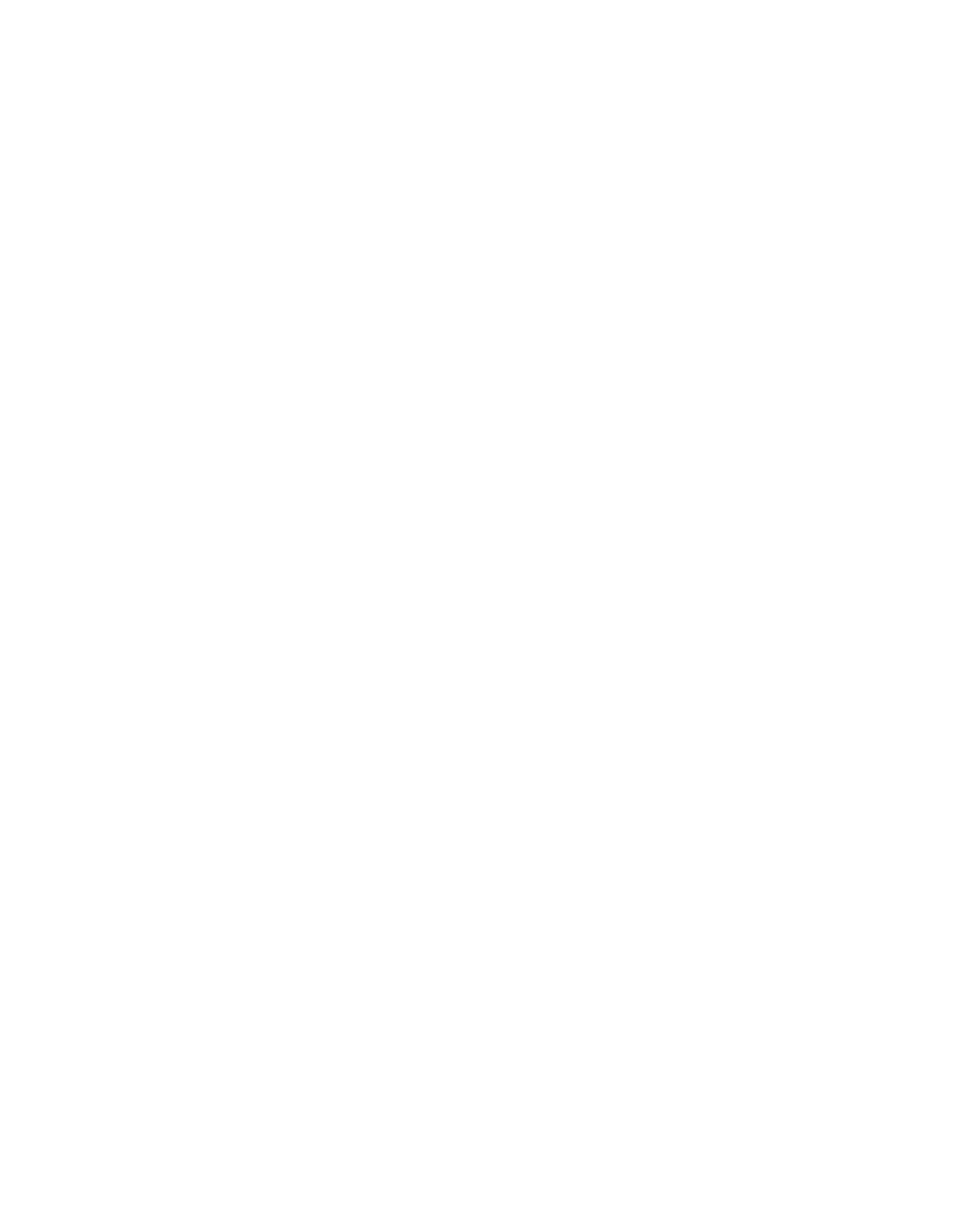### **UNIT 7: DISASTER PSYCHOLOGY**

| <b>OBJECTIVES</b>                          | At the conclusion of this unit, the participants should be able to:                                                                                                                                                                                                                                                                                                                                                                                                                             |  |
|--------------------------------------------|-------------------------------------------------------------------------------------------------------------------------------------------------------------------------------------------------------------------------------------------------------------------------------------------------------------------------------------------------------------------------------------------------------------------------------------------------------------------------------------------------|--|
|                                            | Describe the post-disaster emotional environment.<br>п<br>Describe the steps that rescuers can take to relieve their own stressors<br>п<br>and those of disaster survivors.                                                                                                                                                                                                                                                                                                                     |  |
| <b>SCOPE</b>                               | The scope of this unit will include:                                                                                                                                                                                                                                                                                                                                                                                                                                                            |  |
|                                            | Introduction and Unit Overview.<br>٠<br>Dealing with Survivors' Trauma.<br>п<br>Dealing with CERT Members' Stress.<br>Unit Summary.<br>٠                                                                                                                                                                                                                                                                                                                                                        |  |
| <b>ESTIMATED</b><br><b>COMPLETION TIME</b> | 45 minutes                                                                                                                                                                                                                                                                                                                                                                                                                                                                                      |  |
| <b>TRAINING METHODS</b>                    | The Lead Instructor will begin this unit by welcoming the participants to Unit<br>7: Disaster Psychology, and will introduce the instructors for the session.<br>The Instructor will then present a brief overview of this session.                                                                                                                                                                                                                                                             |  |
|                                            | Next, the Instructor will explain the importance of having an understanding<br>of the disaster and post-disaster emotional environment and the impact that<br>the emotional crisis may have on CERT members as well as victims. The<br>Instructor will present the psychological and physiological symptoms that<br>victims and rescue personnel may exhibit and provide some suggestions<br>for how CERT members can help survivors cope with disaster trauma and<br>control their own stress. |  |
| <b>RESOURCES</b><br><b>REQUIRED</b>        | Community Emergency Response Team Instructor Guide<br>Community Emergency Response Team Participant Handbook<br>Visuals 7.1 through 7.15<br>п                                                                                                                                                                                                                                                                                                                                                   |  |
| <b>EQUIPMENT</b>                           | The following additional equipment is required for this unit:                                                                                                                                                                                                                                                                                                                                                                                                                                   |  |
|                                            | A computer with PowerPoint software<br>Computer projector and screen                                                                                                                                                                                                                                                                                                                                                                                                                            |  |

### **UNIT 7: DISASTER PSYCHOLOGY**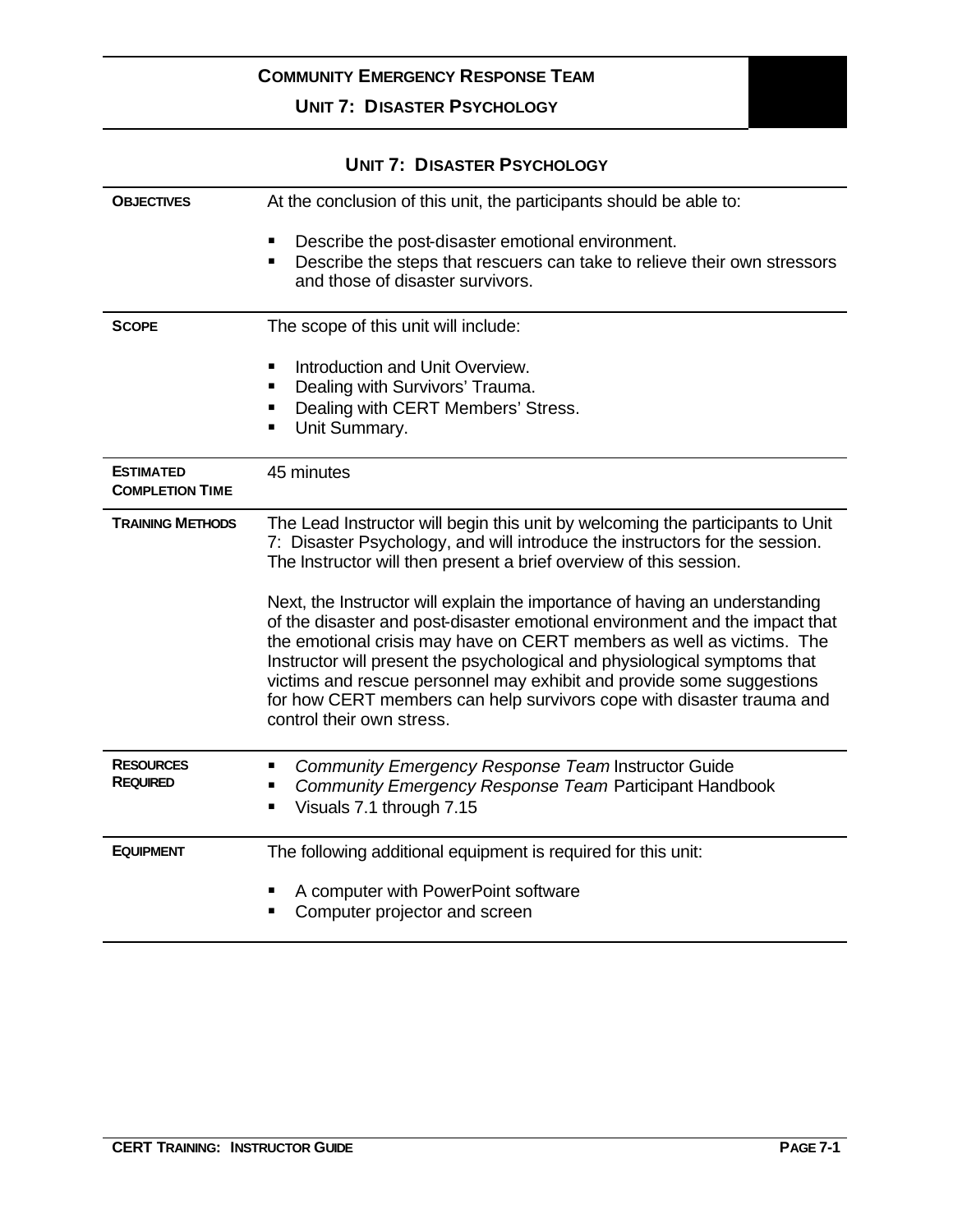|              | <b>COMMUNITY EMERGENCY RESPONSE TEAM</b><br><b>UNIT 7: DISASTER PSYCHOLOGY</b>                                                                                                                                                                                                                                                                                                                           |  |
|--------------|----------------------------------------------------------------------------------------------------------------------------------------------------------------------------------------------------------------------------------------------------------------------------------------------------------------------------------------------------------------------------------------------------------|--|
| <b>NOTES</b> | A suggested time plan for this unit is as follows:                                                                                                                                                                                                                                                                                                                                                       |  |
|              | <b>Total Time: 45 minutes</b>                                                                                                                                                                                                                                                                                                                                                                            |  |
|              | The information from this unit has been provided by Victor Welzant, Psy.D.<br><b>ACKNOWLEDGEMENT</b><br>and George Everly, Jr., Ph.D. of the International Critical Incident Stress<br>Foundation; and Joanne Tortorici Luna, Ph.D., California State University,<br>Long Beach, and Culver City, California CERT. The Federal Emergency<br>Management Agency wishes to thank them for their assistance. |  |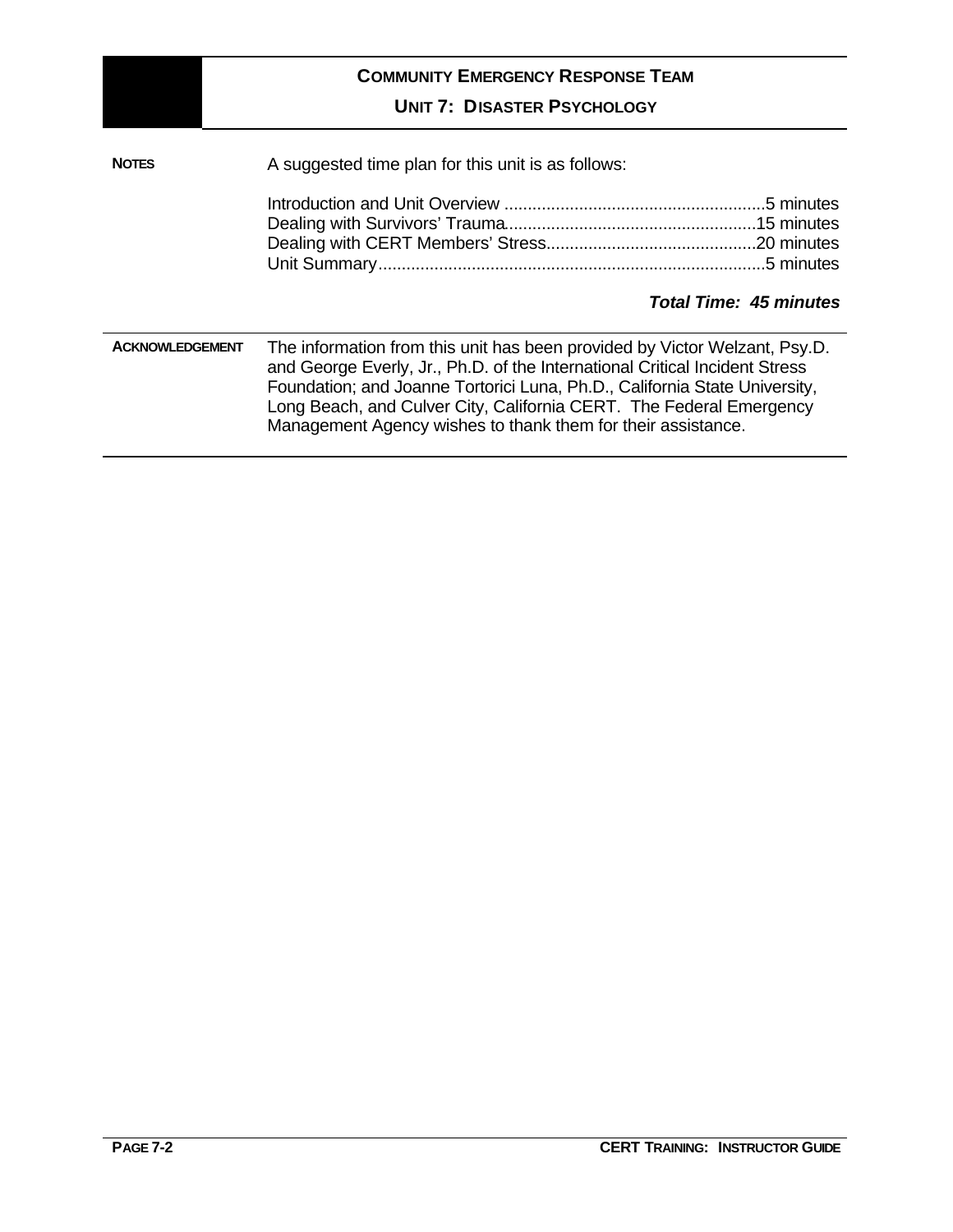**UNIT 7: DISASTER PSYCHOLOGY**

| <b>UNIT 7: DISASTER PSYCHOLOGY</b> |                                    |                                                                                                                                                                                                                                                                                                                                                 |  |
|------------------------------------|------------------------------------|-------------------------------------------------------------------------------------------------------------------------------------------------------------------------------------------------------------------------------------------------------------------------------------------------------------------------------------------------|--|
|                                    |                                    |                                                                                                                                                                                                                                                                                                                                                 |  |
|                                    |                                    | <b>INTRODUCTION AND UNIT OVERVIEW</b>                                                                                                                                                                                                                                                                                                           |  |
|                                    | <b>INTRODUCE</b><br><b>UNIT</b>    | Introduce the instructors for this unit and ask any new<br>instructors to briefly describe their experience with disaster<br>psychology.                                                                                                                                                                                                        |  |
|                                    |                                    | Stress the need for CERT members to prepare themselves for<br>their role during and following a disaster by learning about the<br>possible impact of disaster on them and others, emotionally and<br>physically. This knowledge will help CERT members<br>understand and manage their reactions to the event and to work<br>better with others. |  |
|                                    | <b>INSTRUCTOR'S</b><br><b>NOTE</b> | Remind the group that they recently learned about<br>team organization. Point out that team<br>organization concepts can help them both<br>operationally and psychologically. Working<br>together and looking out for each other is an<br>important aspect of successful teams.                                                                 |  |
|                                    |                                    | Tell the group that this unit will address techniques for managing<br>one's personal situation so that the needs of the victims and<br>those of CERT team members can be met.                                                                                                                                                                   |  |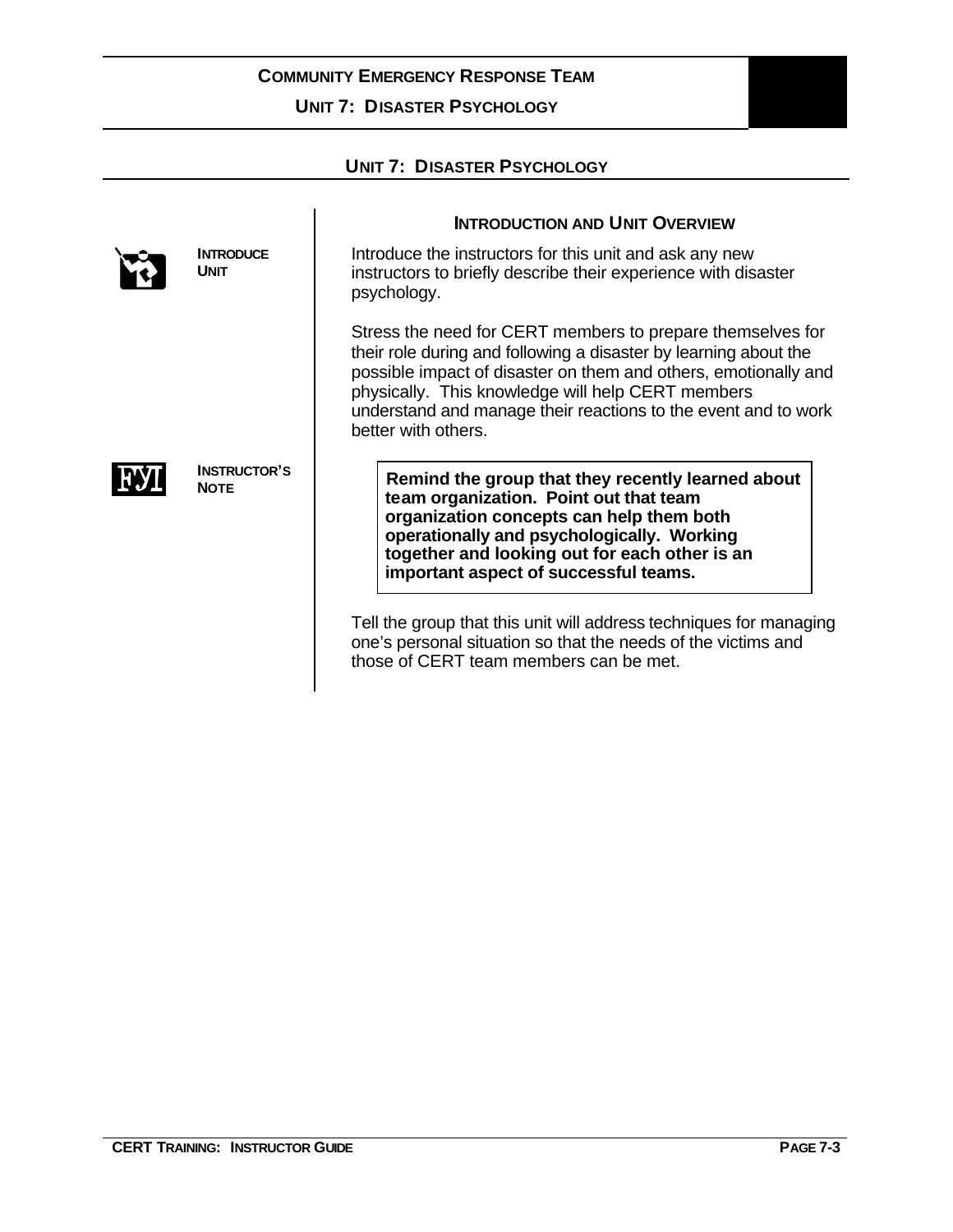### **UNIT 7: DISASTER PSYCHOLOGY**

 $\overline{\Gamma}$ 



**VISUAL 7.1**

### **INTRODUCTION AND UNIT OVERVIEW (CONTINUED)**

|    | <b>Unit Objectives</b>                                                                                       |
|----|--------------------------------------------------------------------------------------------------------------|
| 1. | Describe the disaster and post-disaster<br>emotional environment.                                            |
| 2. | Describe the steps that rescuers can take to<br>relieve their own stress and those of disaster<br>survivors. |
|    | Visual 7.1                                                                                                   |
|    |                                                                                                              |

Tell the participants that at the end of this unit, they should be able to:

- **•** Describe the disaster and post-disaster emotional environment.
- **•** Describe the steps that rescuers can take to relieve their own stress and those of disaster survivors.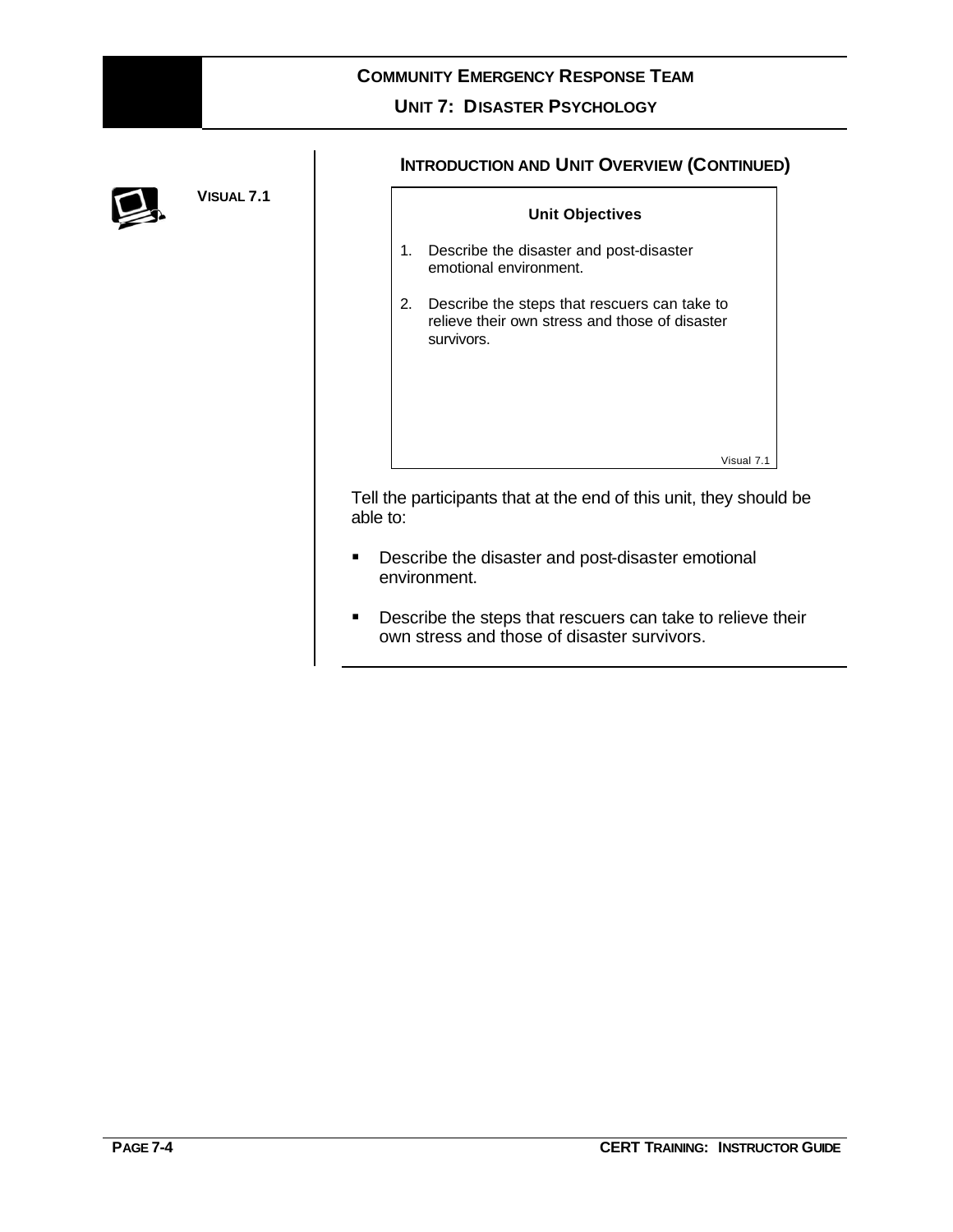### **UNIT 7: DISASTER PSYCHOLOGY**

### **TEAM WELL-BEING**

Introduce this section by telling the participants that, during a disaster, they may see and hear things that will be extremely unpleasant.



Explain that vicarious trauma is the process of change in the rescuer resulting from empathic engagement with survivors. Explain that it is an "occupational hazard" for helpers.

Warn the participants against overidentifying with the survivors. Caution them against taking on the survivors' feelings as their own. Advise the group that taking ownership of others' problems will compound their own stress and affect the CERT's overall effectiveness.

Caution the participants to be alert to signs of disaster trauma in themselves, as well as in disaster victims, so that they can take steps to alleviate stress.



**VISUAL 7.2**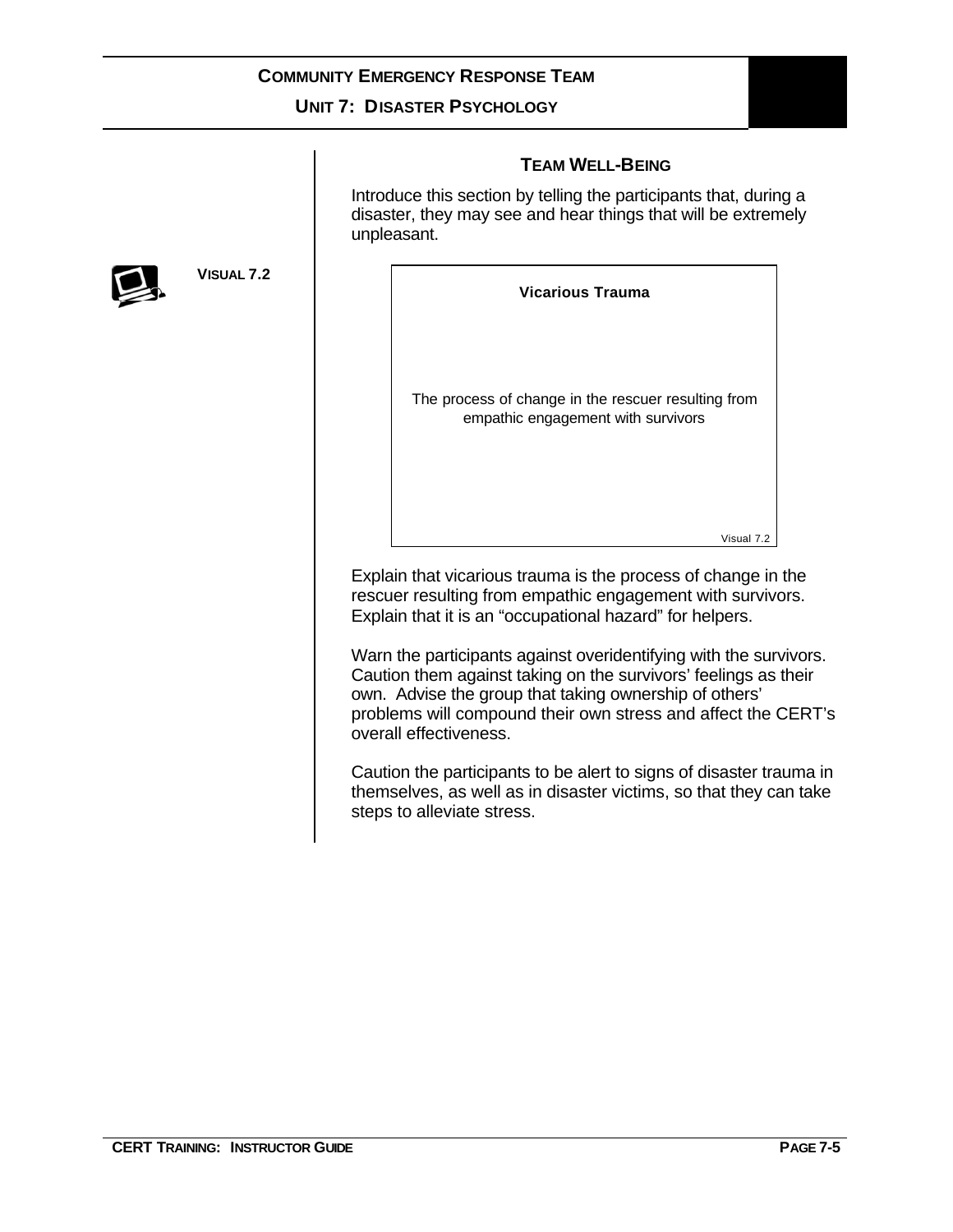### **UNIT 7: DISASTER PSYCHOLOGY**



**VISUAL 7.3**

### **TEAM WELL-BEING (CONTINUED)**

#### **Possible Psychological Symptoms**

- **Filtritability, anger**
- **Bulf-blame, blaming others**
- **s** Isolation, withdrawal
- Fear of recurrence
- **Feeling stunned, numb, or overwhelmed**
- **Feeling helpless**
- Mood swings
- **B** Sadness, depression, grief
- **Denial**
- **EXECONCENTER CONCENTED**, memory problems
- Relationship conflicts/marital discord

Visual 7.3

Give examples of the types of psychological and physiological responses that may be observed in rescuers after a disaster.

Psychological symptoms may include:

- **Irritability or anger.**
- Self-blame or the blaming of others.
- **s** Isolation and withdrawal.
- Fear of recurrence.
- **Feeling stunned, numb, or overwhelmed.**
- **Feeling helpless.**
- Mood swings.
- Sadness, depression, and grief.
- **Denial.**
- ß Concentration and memory problems.
- **Relationship conflicts/marital discord.**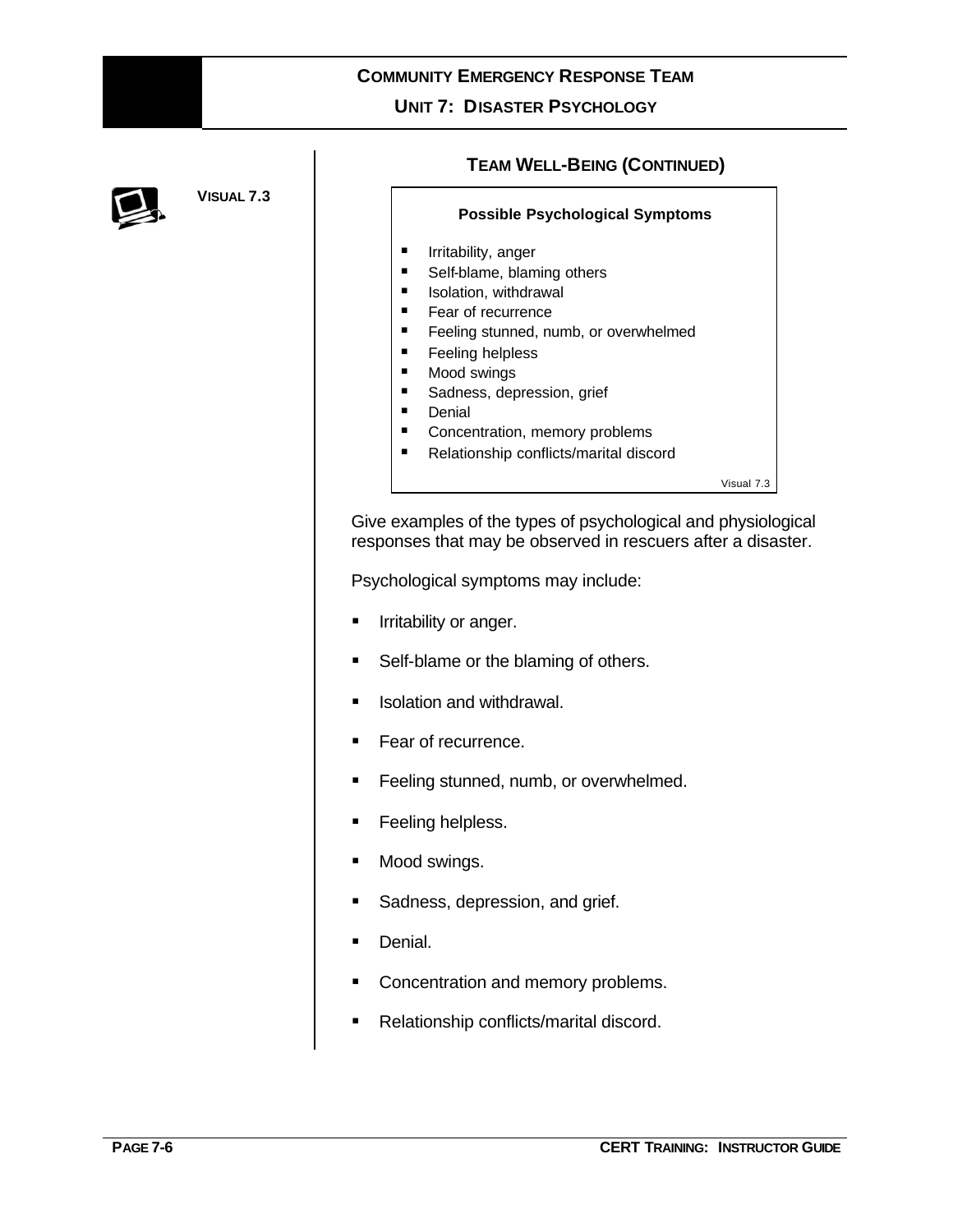# **COMMUNITY EMERGENCY RESPONSE TEAM UNIT 7: DISASTER PSYCHOLOGY**



**VISUAL 7.4**

### **TEAM WELL-BEING (CONTINUED)**

### **Possible Physiological Symptoms**

- **Loss of appetite**
- **Headaches, chest pain**
- **•** Diarrhea, stomach pain, nausea
- **Hyperactivity**
- **■** Increase in alcohol or drug consumption
- **Nightmares**
- **nability to sleep**
- **Fatigue, low energy**

Visual 7.4

Physiological symptoms may include:

- **Loss of appetite.**
- **Headaches or chest pain.**
- **•** Diarrhea, stomach pain, or nausea.
- **Hyperactivity.**
- **EXECUTE:** Increase in alcohol or drug consumption.
- **Nightmares.**
- The inability to sleep.
- **Fatigue or low energy.**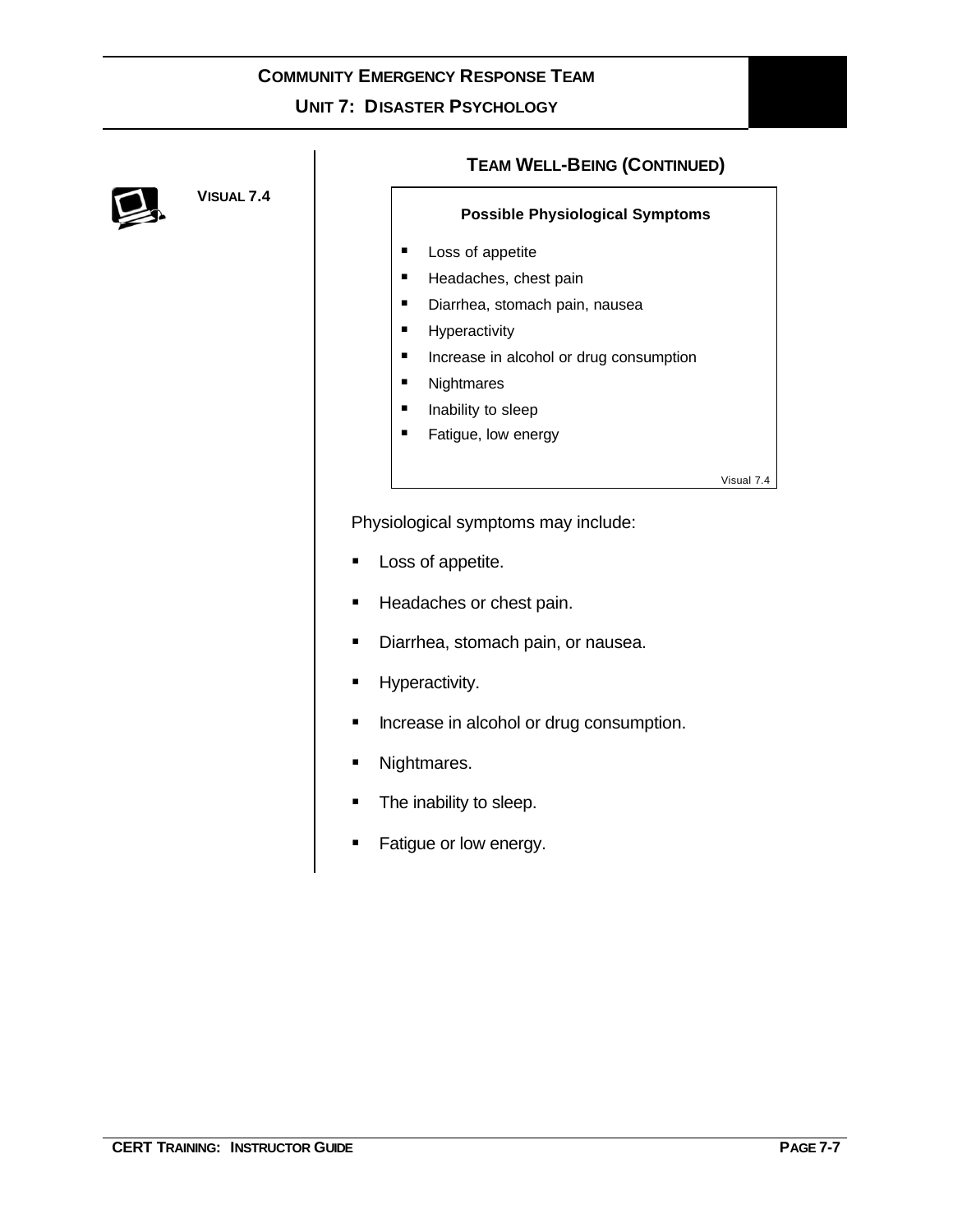

**VISUAL 7.5**

### **TEAM WELL-BEING (CONTINUED)**

### **Team Well-Being**

CERT team leaders should:

- **Provide pre-disaster stress management training.**
- **Brief personnel before response.**
- ß Emphasize teamwork.
- **Encourage breaks.**
- **Provide for proper nutrition.**
- Rotate.
- **Phase out workers gradually.**
- Conduct a brief discussion.
- **Arrange for a post-event debriefing.**

Visual 7.5

Explain that there are steps that CERT team leaders can take to reduce the stress on rescue workers before, during, and after an incident:

- **Provide pre-disaster stress management training to all** CERT personnel.
- **Brief CERT personnel before the effort begins on what they** can expect to see and what they can expect in terms of emotional response in the survivors and themselves.
- **Emphasize that the CERT is a team. Sharing the workload** and emotional load can help defuse pent-up emotions.
- ß Encourage rescuers to rest and re-group so that they can avoid becoming overtired.
- Direct rescuers to take breaks away from the incident area, to get relief from the stressors of the effort.
- ß Encourage rescuers to eat properly and maintain fluid intake throughout the operation. Explain that they should drink water or other electrolyte-replacing fluids, and avoid drinks with caffeine or refined sugar.
- ß Rotate teams for breaks or new duties (i.e., from high-stress to low-stress jobs). Team members can talk with each other about their experiences. This is very important for their psychological health.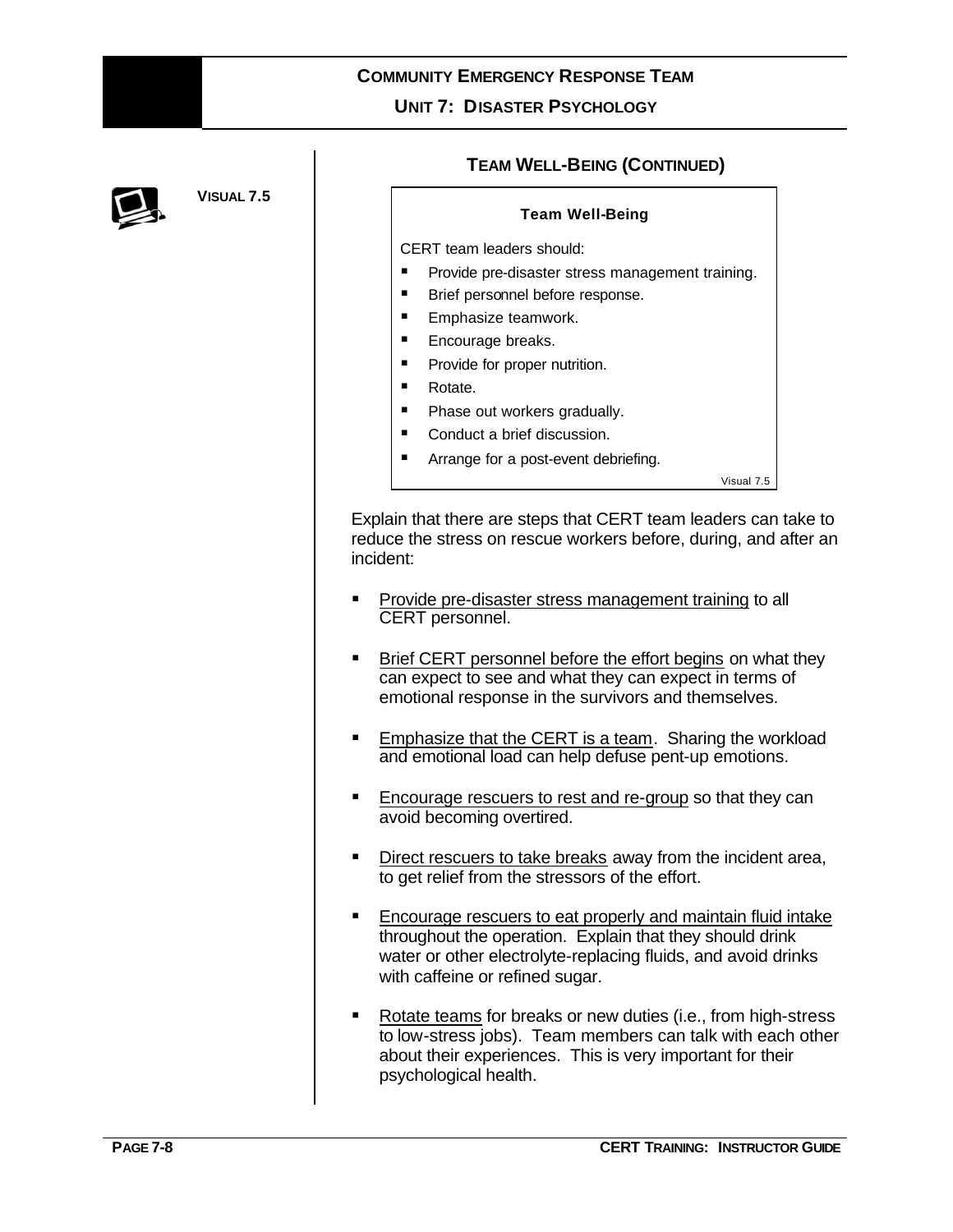### **UNIT 7: DISASTER PSYCHOLOGY**

### **TEAM WELL-BEING (CONTINUED)**

- **Phase out workers gradually. Gradually phase them from** high- to low-stress areas of the incident.
- **Conduct a brief discussion (defusing) with workers after the** shift, in which workers describe what they encountered and express their feelings about it.
- **EXTER Arrange for a debriefing 1 to 3 days after the event in which** workers describe what they encountered and express their feelings about it in a more in-depth way.

CERT leaders may invite a mental health professional trained in Critical Incident Stress Management (CISM) to conduct a Critical Incident Stress Debriefing (CISD).

Explain that a CISD is a formal group process held between 1 to 3 days after the event and is designed to help emergency services personnel and volunteers cope with a traumatic event.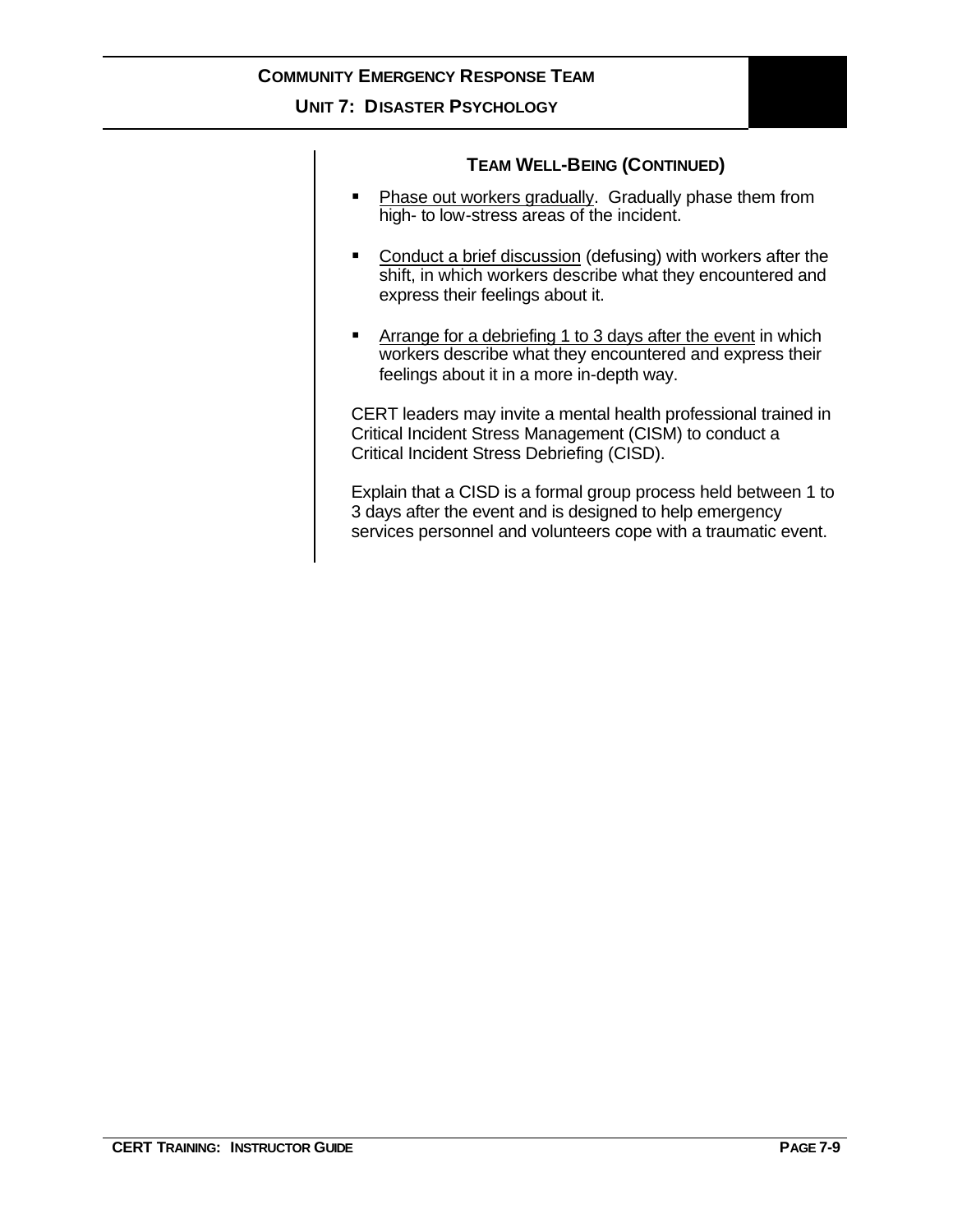**UNIT 7: DISASTER PSYCHOLOGY**



**VISUAL 7.6**

### **TEAM WELL-BEING (CONTINUED)**

#### **Reducing Stress**

- Get enough sleep.
- **Exercise.**
- Eat a balanced diet.
- ß Balance work, play, and rest.
- Allow yourself to receive as well as give. Remember that your identity is broader than that of a helper.
- Connect with others.
- Use spiritual resources.

Visual 7.6

Remind the group that they should spend some time thinking about other ways to reduce stress personally. Emphasize that only they know what makes them able to reduce stress within themselves and that expending the effort required to find personal stress reducers is worthwhile before an incident occurs. Remind the participants that they can take the following preventive steps in their everyday lives:

- Get enough sleep.
- Exercise.
- Eat a balanced diet.
- Balance work, play, and rest.
- **E** Allow themselves to receive as well as give. They should remember that their identity is broader than that of a helper.
- Connect with others.
- Use spiritual resources.

Point out that experienced rescue workers find these steps helpful in controlling their stress levels, but that, in some cases, it might be necessary to seek help from mental health professionals.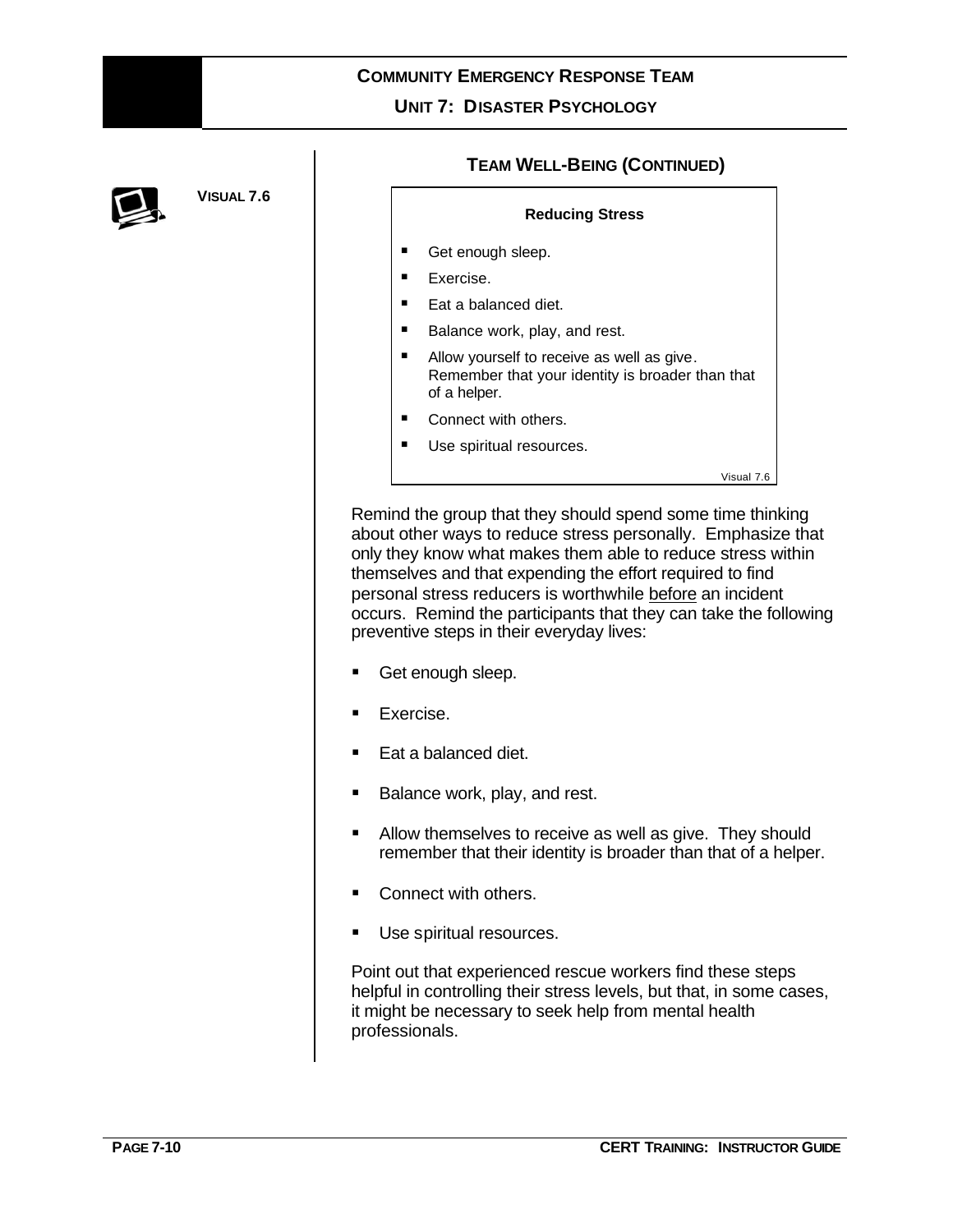### **UNIT 7: DISASTER PSYCHOLOGY**



**VISUAL 7.7**

### **TEAM WELL-BEING (CONTINUED)**

### **Critical Incident Stress Debriefing**

Seven phases:

- **Introductions and a description**
- ß Review of the factual material
- **B** Sharing of initial thoughts/feelings
- **B** Sharing of emotional reactions to the incident
- **E** Instruction about normal stress reactions
- Review of the symptoms
- Closing and further needs assessment

Visual 7.7

Point out that CISD is one type of intervention within a more comprehensive, multicomponent crisis intervention system that is based on a careful assessment of the needs of a group or individual. CISD should not be used as a stand-alone intervention but should be used in conjunction with other types of intervention.

Explain that a CISD has seven phases:

- ß Introductions and a description of the process, including assurance of confidentiality
- ß Review of the factual material about the incident
- **Burnally Sharing of initial thoughts/feelings about the incident**
- **BED Sharing of emotional reactions to the incident**
- ß Review of the symptoms of stress experienced by the participants
- ß Instruction about normal stress reactions
- ß Closing and further needs assessment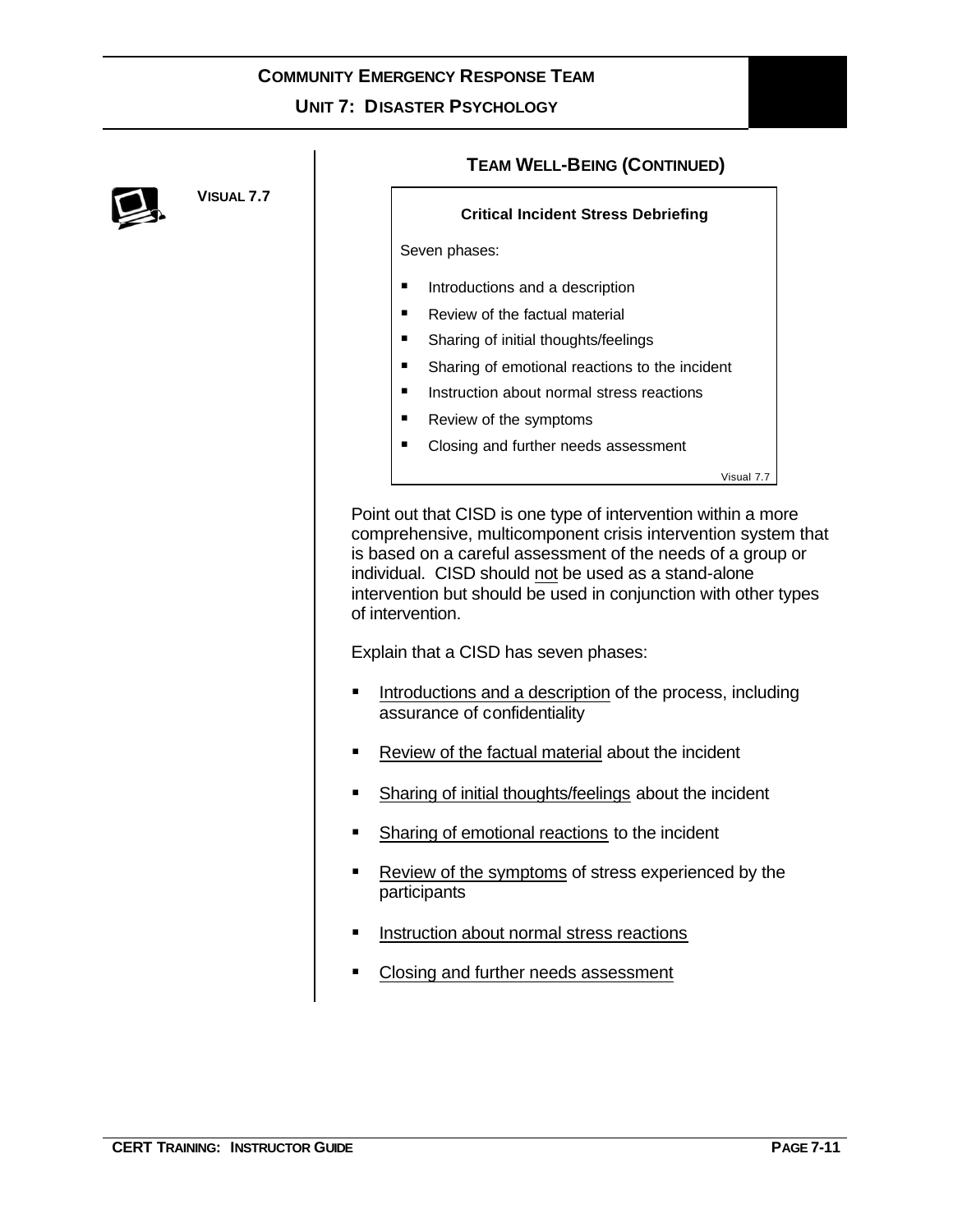### **UNIT 7: DISASTER PSYCHOLOGY**

### **TEAM WELL-BEING (CONTINUED)**

Emphasize that participation in CISD should be voluntary.

Tell the group that to schedule a CISD, they should contact the Red Cross, local emergency management agency, or community mental health agency. They could also ask their local fire or police department for help in contacting the appropriate person.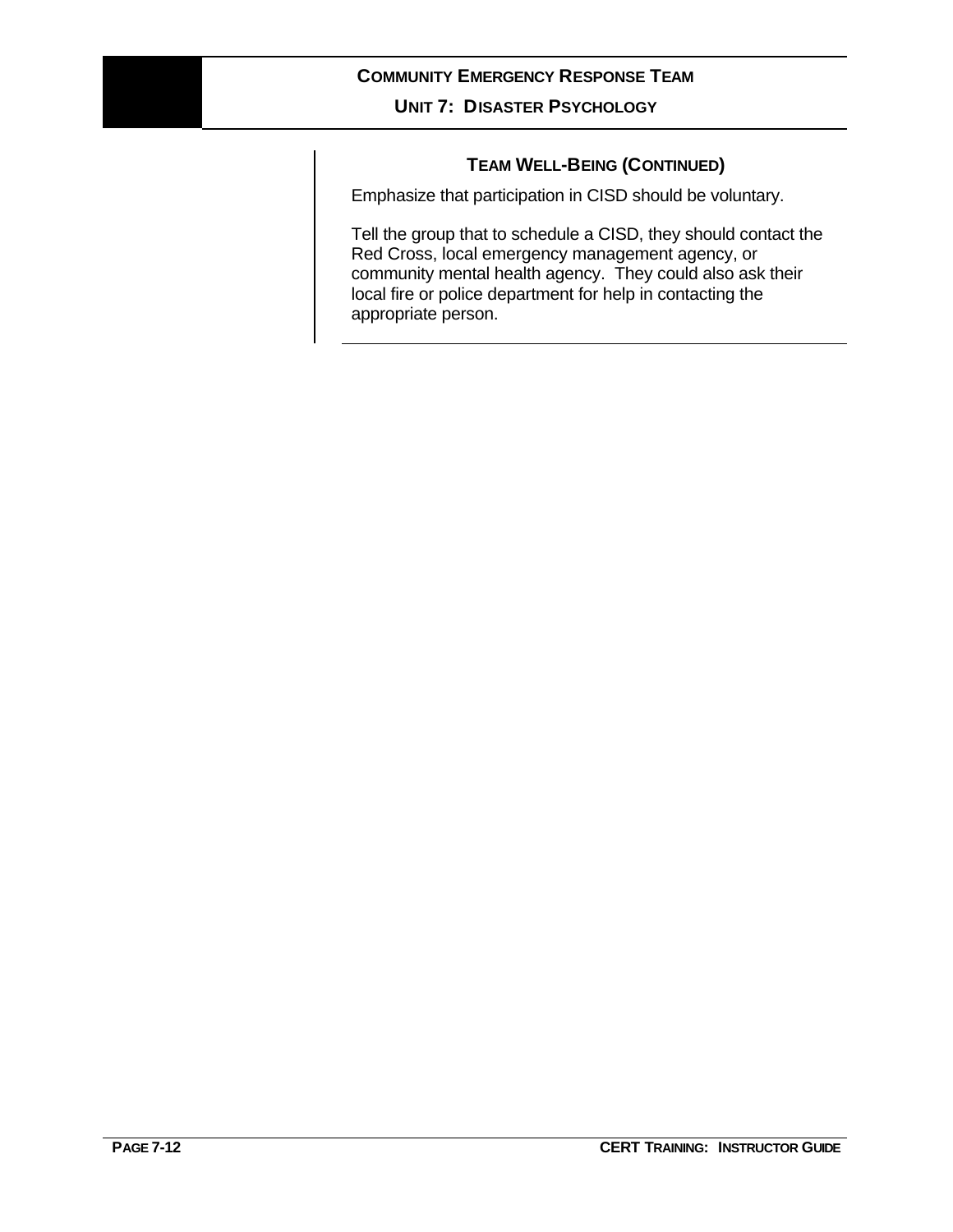**UNIT 7: DISASTER PSYCHOLOGY**



**VISUAL 7.8**

### **WORKING WITH SURVIVORS' TRAUMA**

|                |           | <b>Phases of a Crisis</b> |
|----------------|-----------|---------------------------|
| $\blacksquare$ | Impact    |                           |
| ٠              | Inventory |                           |
| ٠              | Rescue    |                           |
| ٠              | Recovery  |                           |
|                |           |                           |
|                |           |                           |
|                |           | Visual 7.8                |

Tell the group that research studies show survivors go through distinct emotional phases following a disaster:

- $\blacksquare$  In the impact phase, survivors do not panic and may, in fact, show no emotion.
- $\blacksquare$  In the inventory phase, which immediately follows the event, survivors assess damage and try to locate other survivors. During this phase, routine social ties tend to be discarded in favor of the more functional relationships required for initial response activities (e.g., search and rescue).
- **If** In the rescue phase, emergency services personnel (including CERTs) are responding and survivors are willing to take their direction from these groups without protest. This is why CERT identification (helmets, vests, etc.) is important.
- In the recovery phase, the survivors appear to pull together against their rescuers, the emergency services personnel.

Tell the participants that they should expect that survivors will show psychological effects from the disaster—and that they should expect that some of the psychological warfare will be directed toward them.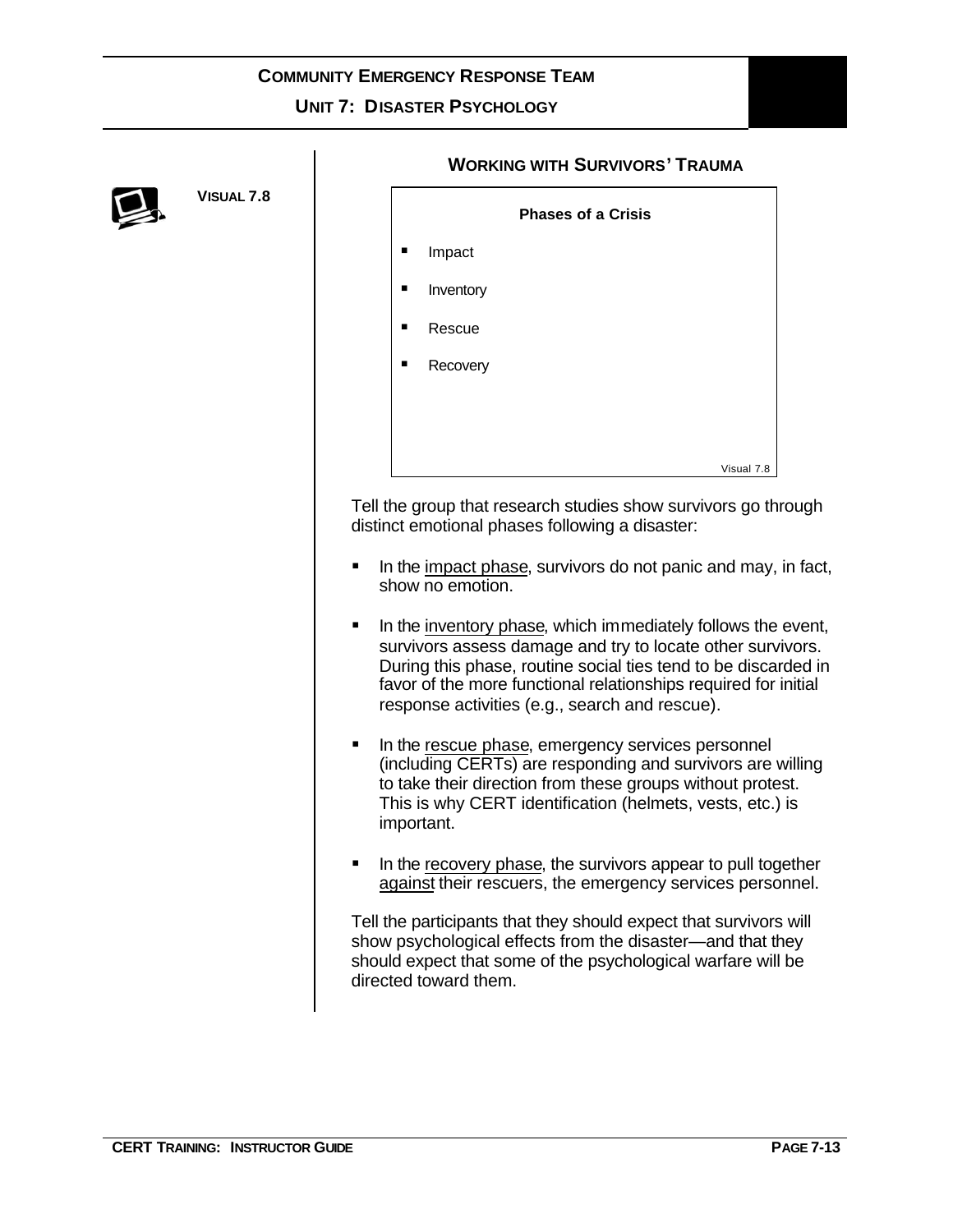

## **COMMUNITY EMERGENCY RESPONSE TEAM UNIT 7: DISASTER PSYCHOLOGY**



**VISUAL 7.9**

### **WORKING WITH SURVIVORS' TRAUMA (CONTINUED)**

|   | <b>Traumatic Crisis</b>                                       |            |  |  |
|---|---------------------------------------------------------------|------------|--|--|
|   | An event in which people experience or witness:               |            |  |  |
| п | Actual or potential death or injury to self or<br>others.     |            |  |  |
| п | Serious injury.                                               |            |  |  |
| п | Destruction of homes, neighborhood, or valued<br>possessions. |            |  |  |
| п | Loss of contact with family/close relationships.              |            |  |  |
|   |                                                               | Visual 7.9 |  |  |

Introduce this section by defining a crisis as an event that is experienced or witnessed in which people's ability to cope is overwhelmed:

- **EXECT** Actual or potential death or injury to self or others.
- **Serious injury.**
- **•** Destruction of their homes, neighborhood, or valued possessions.
- **EXECT:** Loss of contact with family members or close friends.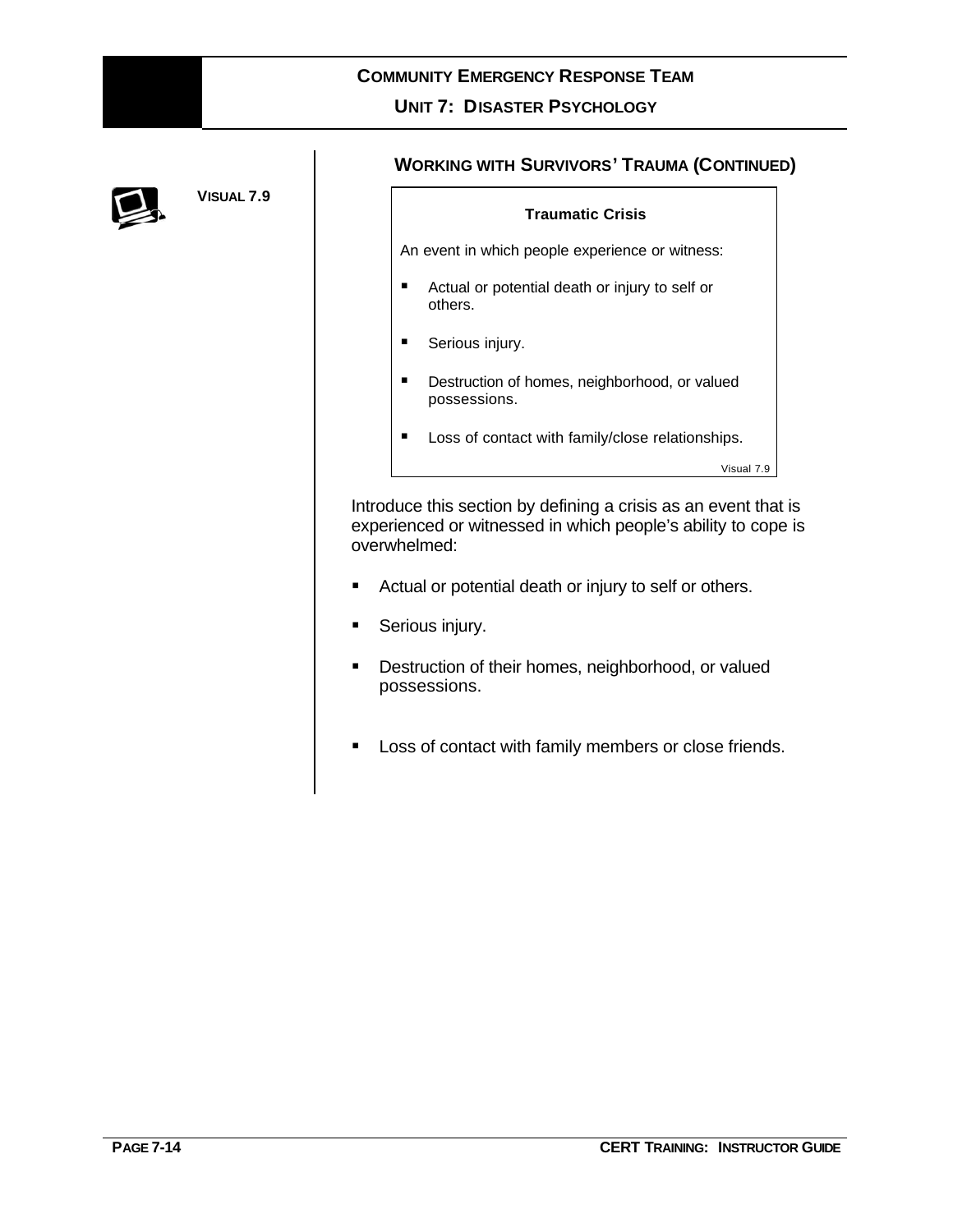

**VISUAL 7.10**

### **WORKING WITH SURVIVORS' TRAUMA (CONTINUED)**

# **Traumatic Stress** Traumatic stress may affect: ■ Cognitive functioning. Physical health. ß Interpersonal reactions. Visual 7.10

Traumatic stress may affect:

- Cognitive functioning. Those who have suffered traumatic stress many act irrationally, have difficulty making decisions; or may act in ways that are out of character or them normally. They may have difficulty sharing or retrieving memories.
- **Physical health. Traumatic stress can cause a range of** physical symptoms—from exhaustion to heat problems.
- **Interpersonal relationships. Those who survive traumatic** stress my undergo temporary or long-term personality changes that make interpersonal relationships difficult.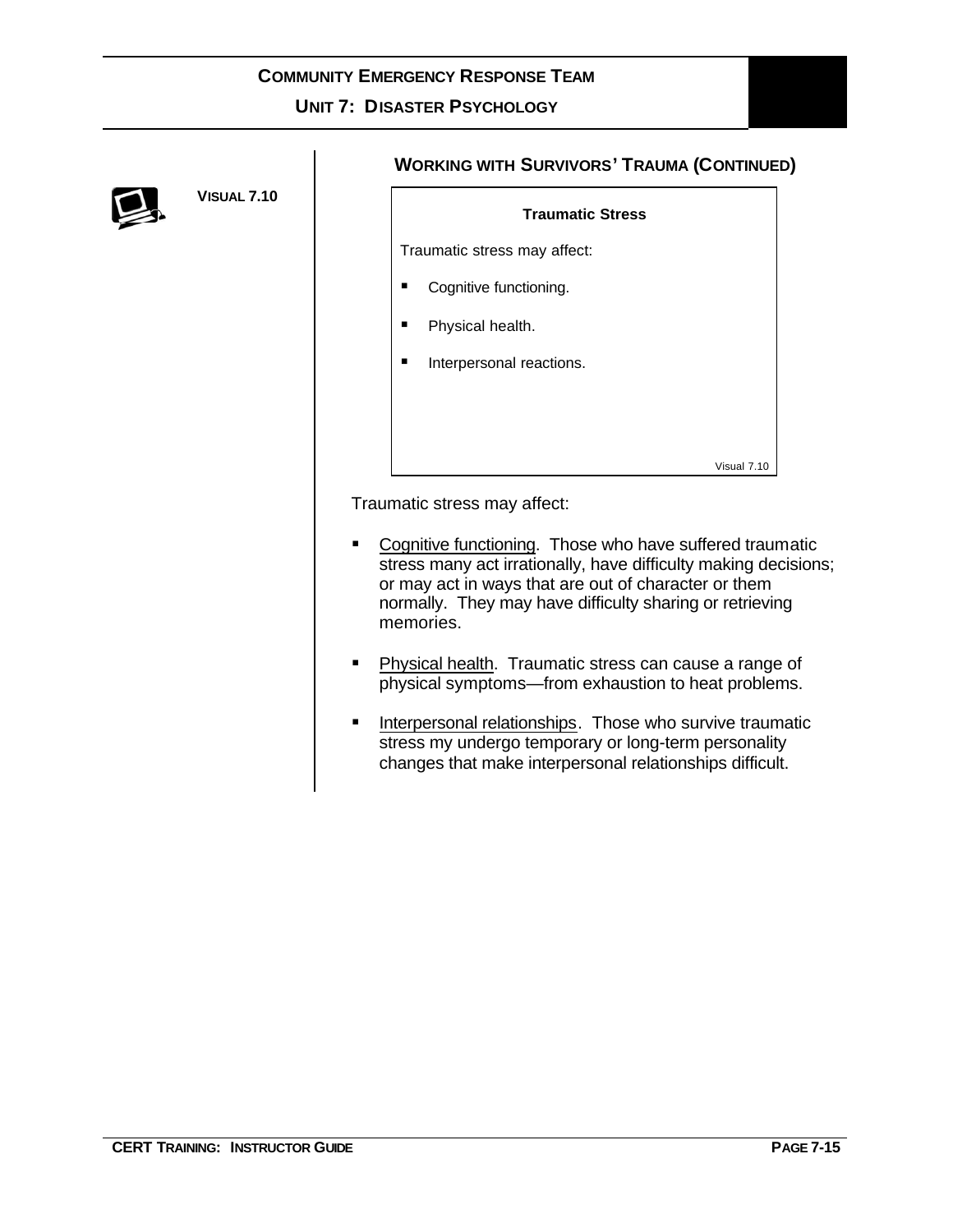

### **COMMUNITY EMERGENCY RESPONSE TEAM UNIT 7: DISASTER PSYCHOLOGY**



**VISUAL 7.11**

### **WORKING WITH SURVIVORS' TRAUMA (CONTINUED)**

# **Mediating Factors**

- **Prior experience with a similar event**
- The intensity of the disruption in the survivors' lives
- $\blacksquare$  Individual feelings that there is no escape, which sets the stage for panic
- The emotional strength of the individual
- The length of time that has elapsed between the event occurrence and the present

Visual 7.11

Explain that the strength and type of personal reaction vary because of:

- **The person's prior experience with the same or a similar** event. The emotional effect of multiple events can be cumulative, leading to greater stress reactions.
- The intensity of the disruption in the survivors' lives. The more the survivors' lives are disrupted, the greater their psychological and physiological reactions may become.
- The meaning of the event to the individual. The more catastrophic the victim perceives the event to be to him or her personally, the more intense will be his or her stress reaction.
- The emotional well-being of the individual and the resources (especially social) that he or she has to cope. People who have had other recent traumas may not cope with additional stresses.
- The length of time that has elapsed between the event's occurrence and the present. The reality of the event takes time to "sink in."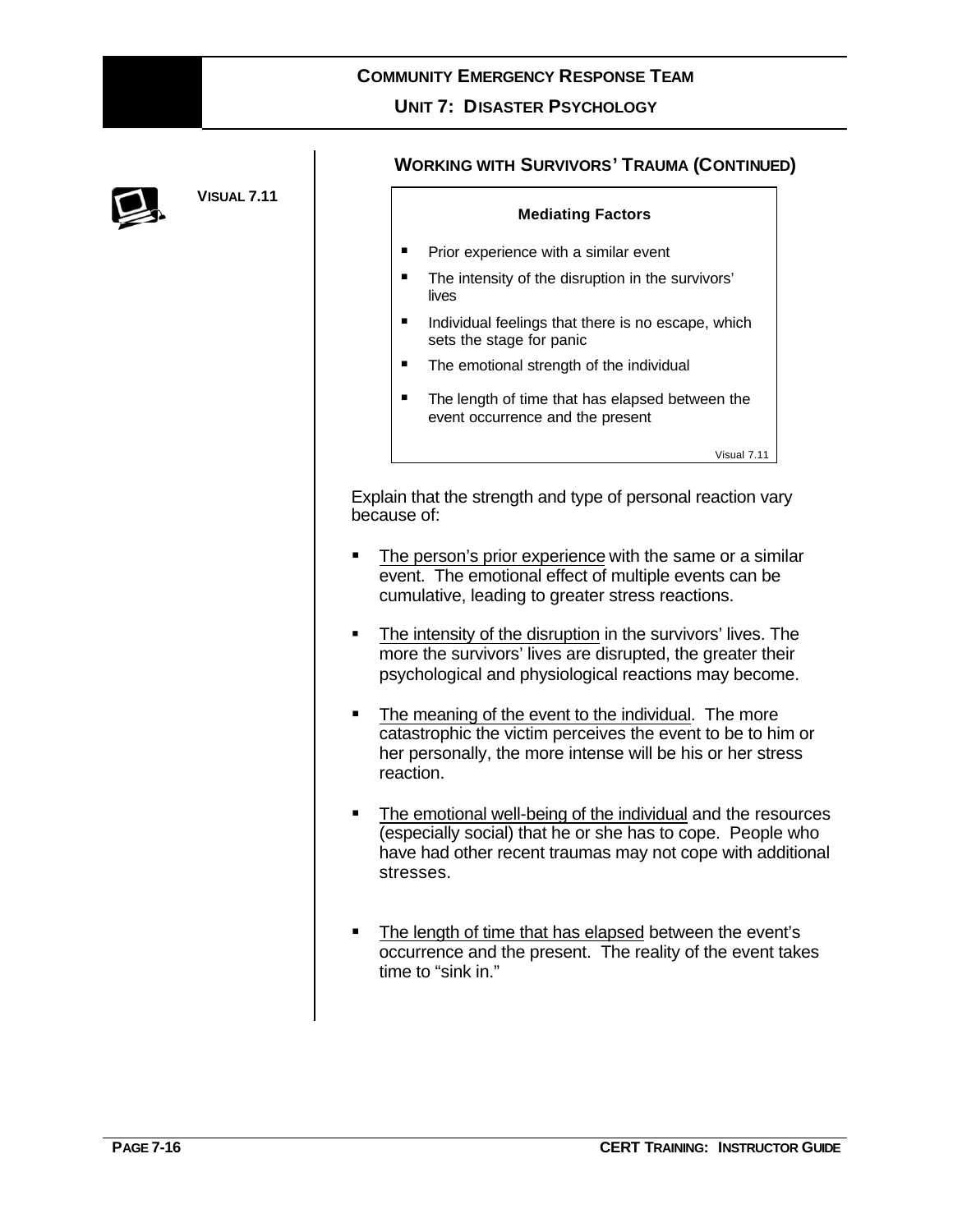### **UNIT 7: DISASTER PSYCHOLOGY**

### **WORKING WITH SURVIVORS' TRAUMA (CONTINUED)**

Caution the group, however, that they should not take the survivors' surface attitudes personally. Rescuers may expect to see a range of responses that will vary from person to person, but the responses they see will be part of the psychological impact of the event—and probably will not relate to anything that the CERTs have or have not done.



Explain that the goal of on-scene psychological intervention on the part of CERT members should be to stabilize the incident scene by stabilizing individuals. Suggest that they do this in the following ways:

- Assess the survivors for injury and shock. Address any medical needs first. Observe them to determine their level of responsiveness and whether they pose a danger to themselves or to others.
- **Get uninjured people involved in helping. Focused activity** helps to move people beyond shock, so give them constructive jobs to do, such as running for supplies. This strategy is especially effective for survivors who are being disruptive.



**VISUAL 7.12**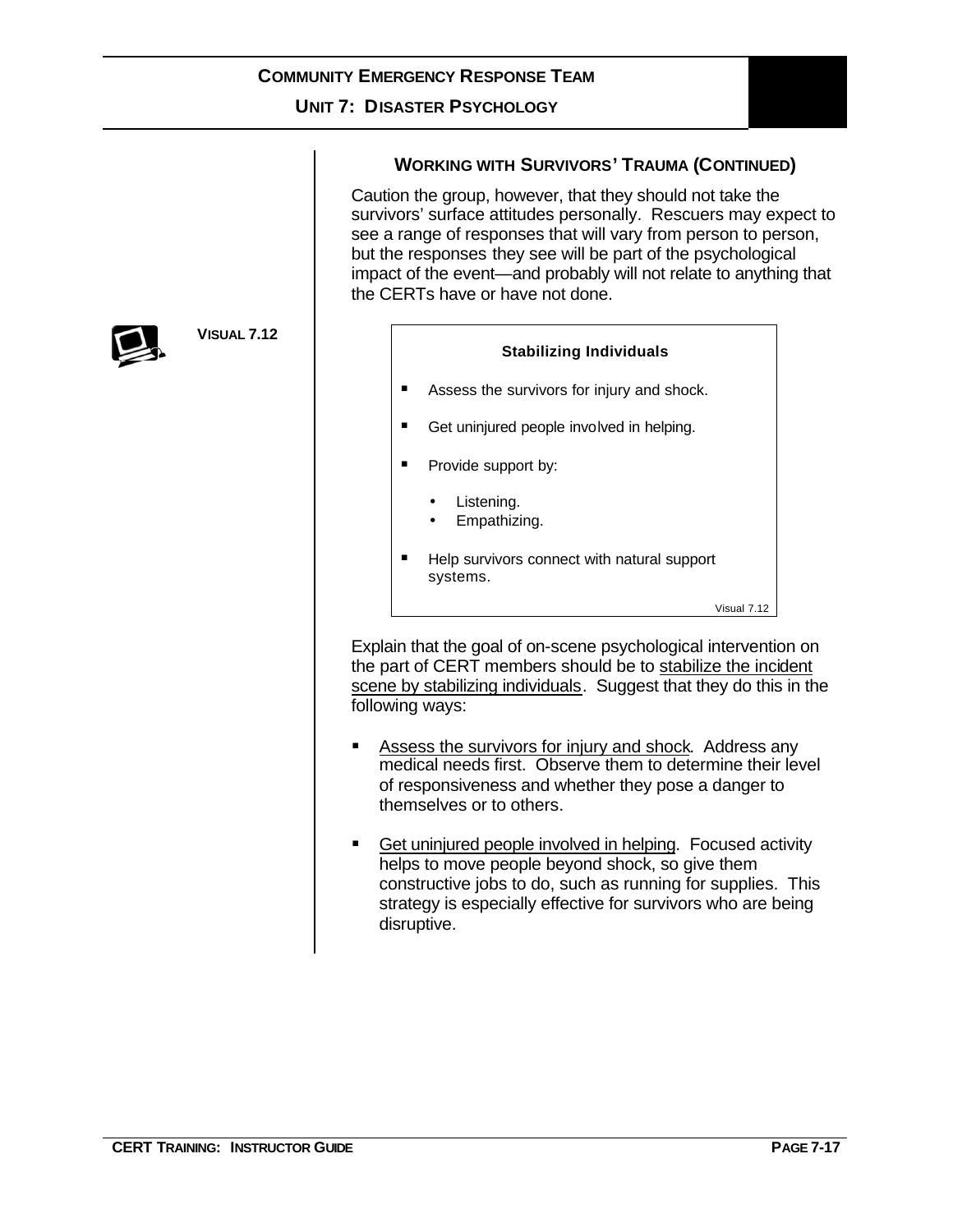### **UNIT 7: DISASTER PSYCHOLOGY**

|      | <b>WORKING WITH SURVIVORS' TRAUMA (CONTINUED)</b>                                                                                                                                                                                                                                                                                                                 |  |  |
|------|-------------------------------------------------------------------------------------------------------------------------------------------------------------------------------------------------------------------------------------------------------------------------------------------------------------------------------------------------------------------|--|--|
|      | Provide support by:                                                                                                                                                                                                                                                                                                                                               |  |  |
|      | Listening to them talk about their feelings and their<br>physical needs. Victims often need to talk about what<br>they've been through—and they want someone to listen<br>to them.<br><b>Empathizing.</b> Show by your responses that you hear<br>$\bullet$<br>their concerns. Victims want to know that someone else<br>shares their feelings of pain and grief. |  |  |
|      | Help survivors connect to natural support systems, such as<br>family, friends, or clergy.                                                                                                                                                                                                                                                                         |  |  |
|      | Stress that, survivors that show evidence of being suicidal,<br>psychotic, or unable to care for themselves should be referred to<br>mental health professionals for support. (This will be infrequent<br>in most groups of survivors.)                                                                                                                           |  |  |
| 7.13 | Avoid Saying                                                                                                                                                                                                                                                                                                                                                      |  |  |
|      | "I understand."                                                                                                                                                                                                                                                                                                                                                   |  |  |
|      | "Don't feel bad."<br>п                                                                                                                                                                                                                                                                                                                                            |  |  |
|      | "You're strong/You'll get through this."                                                                                                                                                                                                                                                                                                                          |  |  |
|      | "Don't cry."<br>п                                                                                                                                                                                                                                                                                                                                                 |  |  |
|      | "It's God's will."<br>п                                                                                                                                                                                                                                                                                                                                           |  |  |
|      | "It could be worse" or "At least you still have "                                                                                                                                                                                                                                                                                                                 |  |  |
|      | Visual 7.13                                                                                                                                                                                                                                                                                                                                                       |  |  |
|      | Tell the participants that, when providing support, they should<br>avoid saying the following phrases. On the surface, these<br>phrases are meant to comfort the survivors, but they do not<br>show an understanding of the person's feelings.                                                                                                                    |  |  |
|      | "I understand." In most situations we cannot understand<br>п<br>unless we have had the same experience.                                                                                                                                                                                                                                                           |  |  |
|      | "Don't feel bad." The survivor has a right to feel bad and will<br>need time to feel differently.                                                                                                                                                                                                                                                                 |  |  |



**VISUAL 7.13**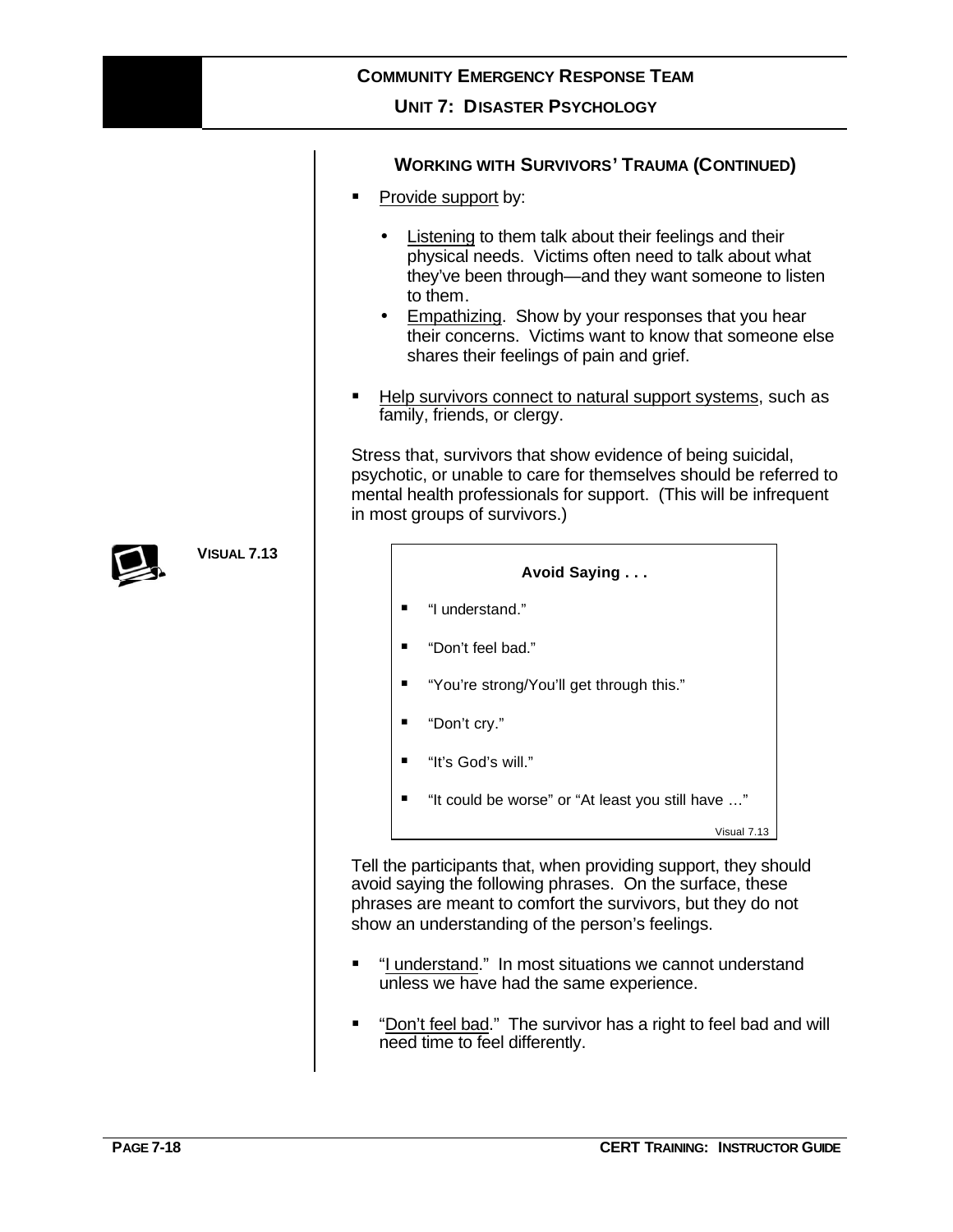## **UNIT 7: DISASTER PSYCHOLOGY**

|                                                                                                                             | <b>WORKING WITH SURVIVORS' TRAUMA (CONTINUED)</b><br>"You're strong/You'll get through this." Many survivors do<br>$\blacksquare$<br>not feel strong and question if they will recover from the loss.                                                     |  |
|-----------------------------------------------------------------------------------------------------------------------------|-----------------------------------------------------------------------------------------------------------------------------------------------------------------------------------------------------------------------------------------------------------|--|
|                                                                                                                             | "Don't cry." It is ok to cry.                                                                                                                                                                                                                             |  |
| "It's God's will." Giving religious meaning to an event to a<br>п<br>person you do not know may insult or anger the person. |                                                                                                                                                                                                                                                           |  |
|                                                                                                                             | "It could be worse" or "At least you still have " It is up to<br>the individual to decide whether things could be worse.                                                                                                                                  |  |
|                                                                                                                             | Emphasize that these types of responses could elicit a strong<br>negative response or distance the survivor from you.                                                                                                                                     |  |
|                                                                                                                             | Point out that it is ok to apologize if the survivor reacts<br>negatively to something that you said.                                                                                                                                                     |  |
|                                                                                                                             |                                                                                                                                                                                                                                                           |  |
| <b>VISUAL 7.14</b>                                                                                                          | <b>Managing the Death Scene</b>                                                                                                                                                                                                                           |  |
|                                                                                                                             | Cover the body; treat it with respect.                                                                                                                                                                                                                    |  |
|                                                                                                                             | Have one family member look at the body and<br>п<br>decide if the rest of the family should see it.                                                                                                                                                       |  |
|                                                                                                                             | Allow family members to hold or spend time with<br>п<br>the deceased.                                                                                                                                                                                     |  |
|                                                                                                                             | Let the family grieve.                                                                                                                                                                                                                                    |  |
|                                                                                                                             | Visual 7.14                                                                                                                                                                                                                                               |  |
|                                                                                                                             | Explain that one unpleasant task that CERT members may face<br>is managing the family members at the scene of the death of a<br>loved one. Suggest the guidelines below (T.W. Dietz, 2001;<br>J.M. Tortorici Luna, 2002) for dealing with this situation: |  |

- Cover the body; treat it with respect. Wrap mutilated bodies tightly.
- Have one family member look at the body and decide if the rest of the family should see it.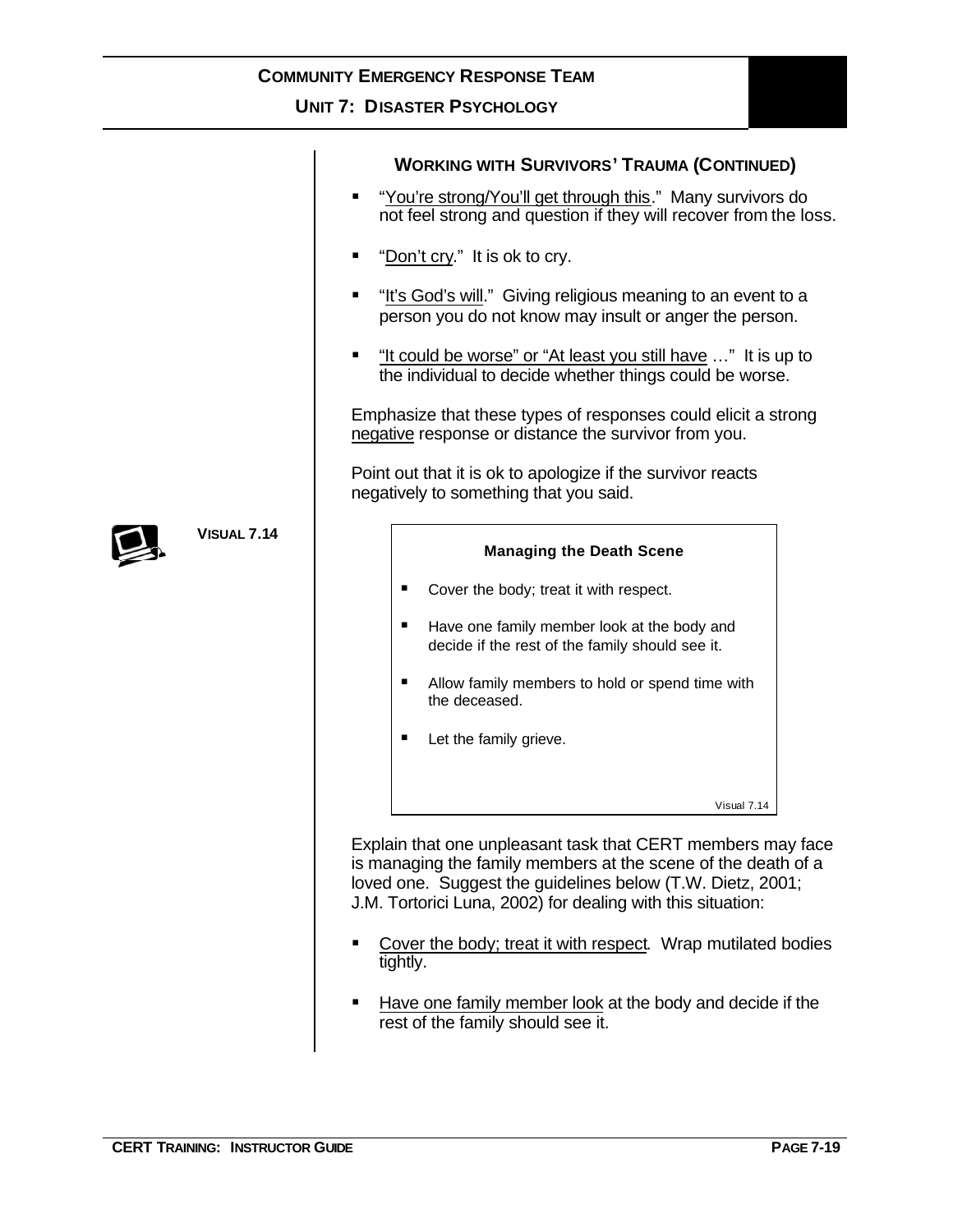| <b>COMMUNITY EMERGENCY RESPONSE TEAM</b> |                                                                                                                                                                                                                                                                                                                                                                      |  |  |  |
|------------------------------------------|----------------------------------------------------------------------------------------------------------------------------------------------------------------------------------------------------------------------------------------------------------------------------------------------------------------------------------------------------------------------|--|--|--|
|                                          | <b>UNIT 7: DISASTER PSYCHOLOGY</b>                                                                                                                                                                                                                                                                                                                                   |  |  |  |
|                                          | <b>WORKING WITH SURVIVORS' TRAUMA (CONTINUED)</b><br>Allow family members to hold or spend time with the<br>deceased. Stay close by, but don't watch-try to distance<br>yourself emotionally.<br>Let the family grieve. Don't try to comfort them out of a need<br>٠<br>to alleviate your own discomfort.                                                            |  |  |  |
| 5                                        | Informing Family of a Death<br>Separate the family members from others in a<br>quiet, private place.<br>Have the person(s) sit down, if possible.<br>Make eye contact and use a calm, kind voice.<br>п<br>Use the following words to tell the family<br>٠<br>members about the death: "I'm sorry, but your<br>family member has died. I am so sorry."<br>Visual 7.15 |  |  |  |

In some cases, the family may not know of the death of their loved one, and CERT members may be called upon to tell them. Suggest that in this situation, CERT members:

- **Separate the family members from others in a quiet, private** place.
- Have the person(s) sit down, if possible.
- Make eye contact and use a calm, kind voice.
- **Use the following words to tell the family members about the** death: "I'm sorry, but your family member has died. I am so sorry."



**VISUAL 7.15**